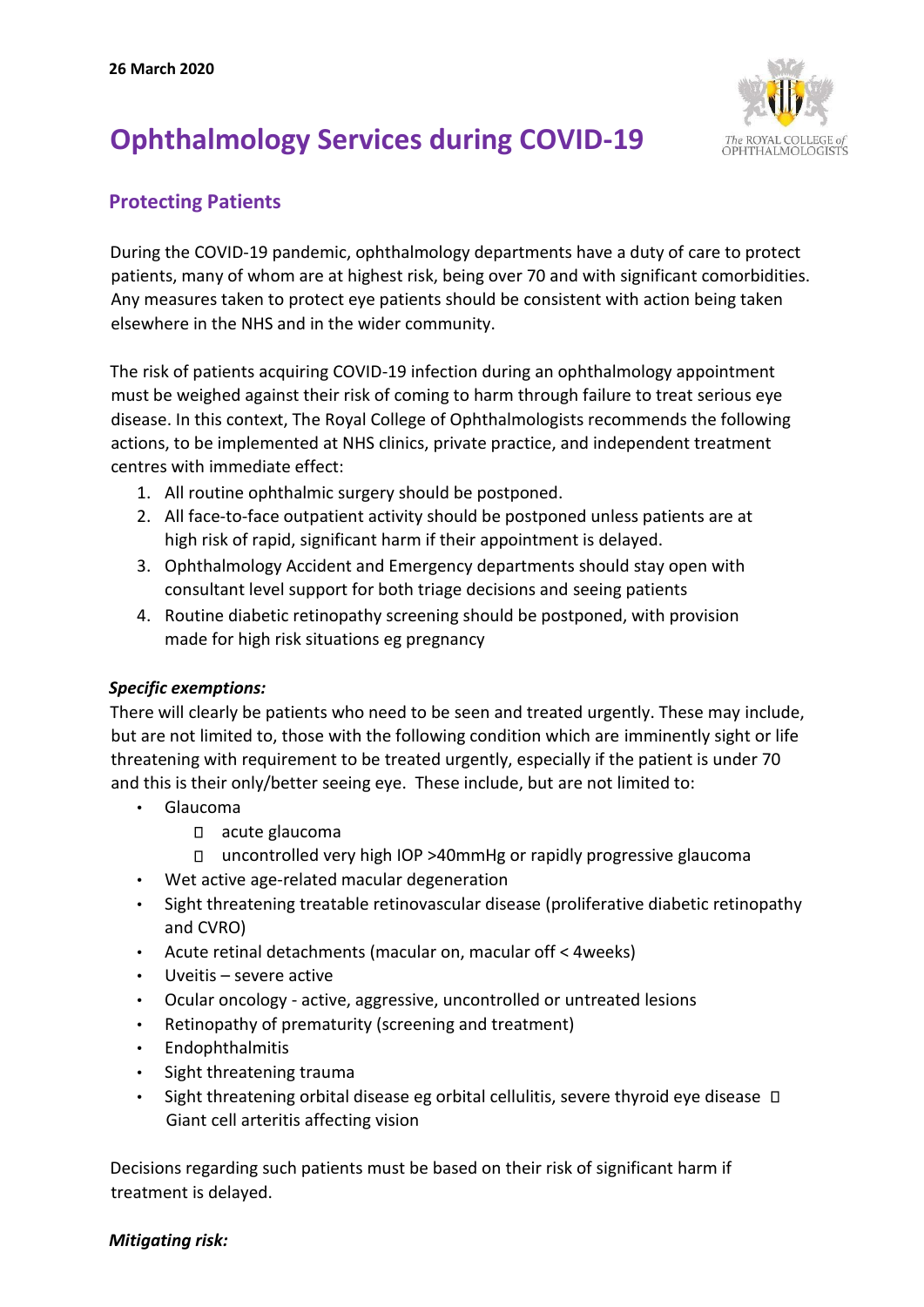Ophthalmologists should review all waiting lists and outpatient clinics with a view to identifying patients that need surgery or to be seen in clinic. Patients who are deferred should be provided with appropriate advice by telephone and/or letter, and departments

## **26 March 2020**

should organise effective telephone advice to patients concerned about their postponed appointments.

Clinics and operating lists should be organised to minimise the time patients spend in the department and the number of other patients and staff they encounter. For example, it will be necessary to reduce the number of anti-VEGF injections per list, to enforce staggered arrival times, to use longer acting anti-VEGFs and to treat with ongoing injections with no clinical review.

# **Protecting the Workforce**

- 1. Full implementation of the measures to protect patients should reduce clinical activity by around 80 to 90% and is the first and most important step to protecting staff.
- 2. The next step is to review how many members of staff need to be physically present in the eye department.
	- a. Staff should only be present if there is a clinical need for them to be there. Some ophthalmology departments are dividing their staff into two teams, taking it in turns to provide the required clinical service on a weekly or fortnightly basis. Those working from home should expect to be called in to cover for sick colleagues. This model may not be appropriate for all eye departments, and ultimately may break down if staff are redeployed to other areas of their hospital.
	- b. Administrative tasks should, where possible, be undertaken from home or in individual offices away from clinical areas.
	- c. Only clinicians capable of making decisions should see patients.
- 3. Personal Protection Equipment (PPE)

In line with advice with recommendations from Public Health England, the College is advising the following approach to the use of PPE

- A. Patients with no respiratory symptoms and no COVID-19 risk factors:
	- Clinicians should wear standard surgical masks, when examining or treating patients at the slit lamp. Gowns and gloves are not recommended
	- Plastic breath shields attached to slit lamps provide some protection but must be disinfected between patients because studies show that the COVID-19 virus is viable for up to 72 hours on plastic surfaces
	- Avoid speaking at the slit lamp
- B. Patients with suspected or proven COVID-19 infection
	- Patients should be seen in a designated area within the eye department